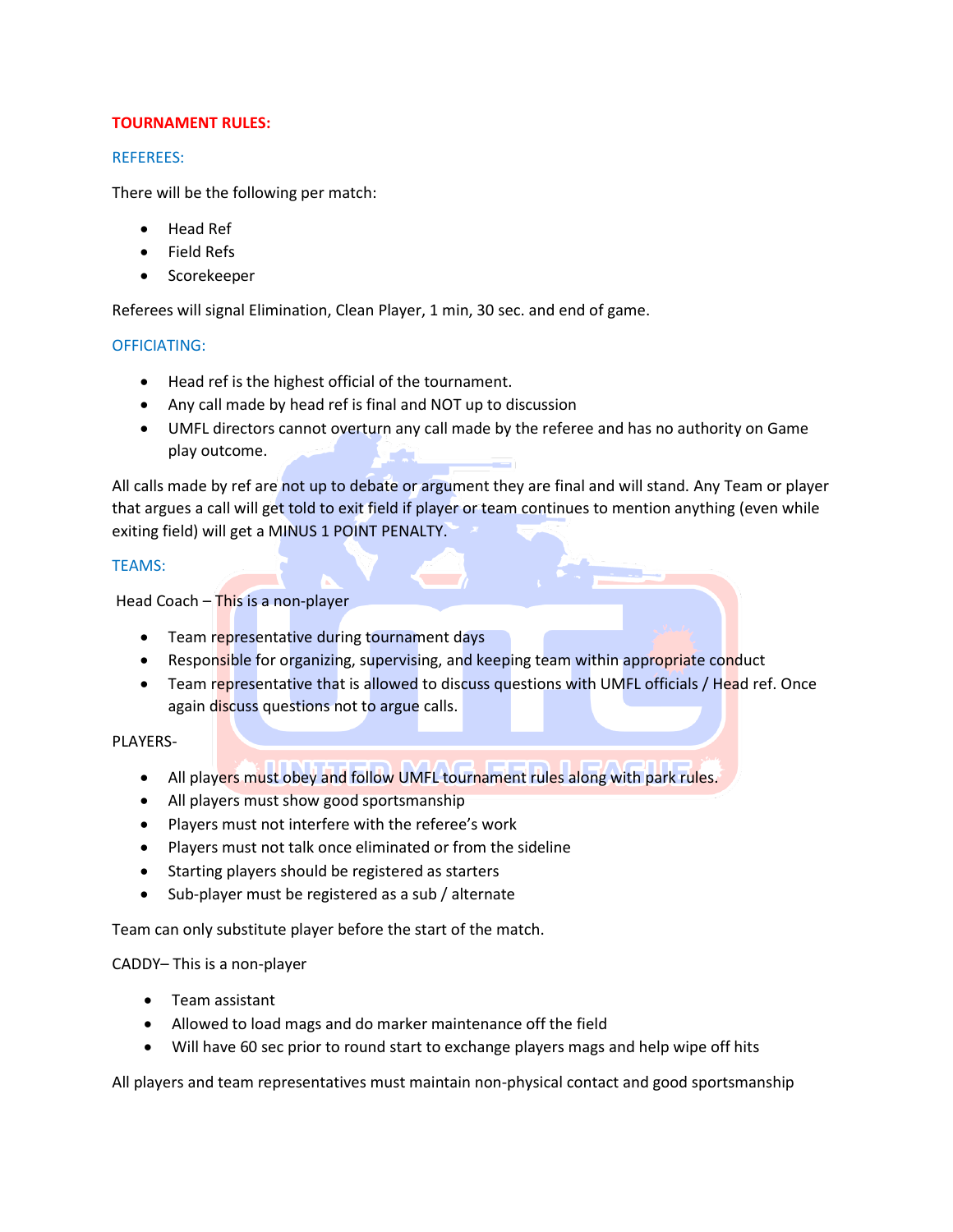### MARKER:

- Only ONE marker per player during match
- Markers must be magazine fed only NO EXCEPTIONS
- Magazines cannot exceed 20rds
- Markers must be set to 285FPS
- No side arms
- No box mags
- No full auto
- No 3-round burst

All markers must be approved prior to match start by UMFL staff.

## GOGGLES:

- Must be Paintball Specific Goggles
- Must not have any damage to the lenses prior to tournament start
- Must have chin strap

All goggles must be UMFL approved Equipment

# TOURNAMENT / GAMEPLAY:

- All tournaments will consist of 2 round Matches
- Matches will consist of TWO (2), THREE (3) minute rounds
- These matches are set to move fast and make players push and not sit and wait for a point.
- There will be a 60 second side switch, this is when caddy can run out new mags and pick up teams used mags.
- Clock will not stop unless serious injury has accorded

All Tournaments no matter what field style will have same rules and Game play style.

#### MATCH Play / POINTS-\D{THP}}}Y}\F\}P}P}}}

Teams will play each round to a single round point in an elimination style game play. Players must eliminate team the run to buzzer for point. If player hits buzzer prior to eliminating opposing side stopping game play, they will lose the round for their team giving a point to the opposing team.

- There is 2 points available per match, 1 point per round.
- Team can get point by eliminating other side and pressing buzzer at opposing team side prior to time running out
- Player can only push buzzer when opposing team is eliminated
- No points are given for players left standing
- If time runs out in the round team with most players left standing gets point, if both teams have same number of players left no team gets point

Referees will do a final paint check at end of match to ensure winning teams players were not eliminated and continued to play prior to telling scorekeeper to assign point.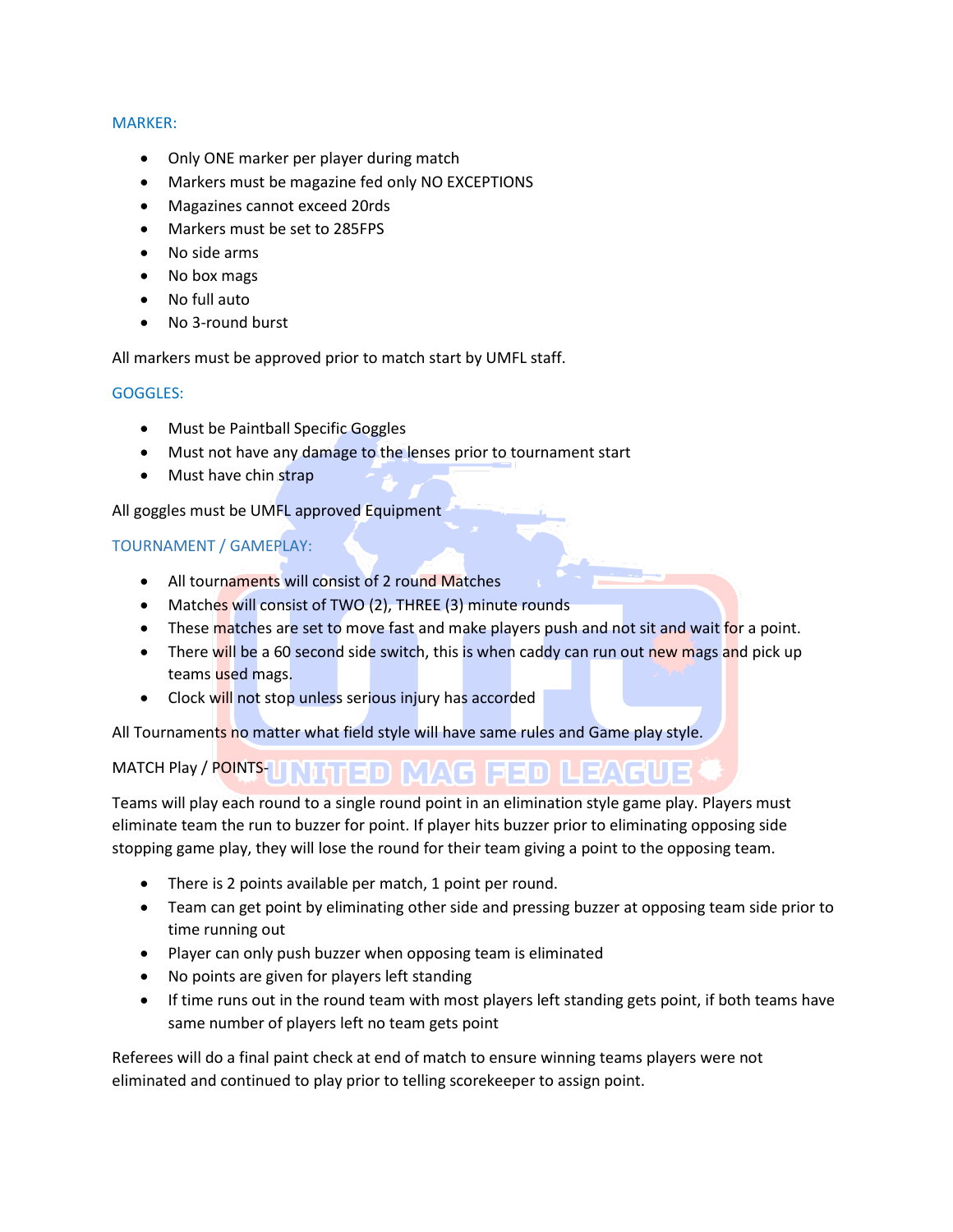## ELIMINATIONS-

Players must be aware and call when they feel a hit or for stop playing and call for a paint check. Once player calls themselves eliminated, they must raise a hand and run off the field. Failure to do so is constituted as PLAYING ON and will result in appropriate penalties.

When a paintball hits a player or any part of their gear or equipment causing a break and mark is considered a hit / elimination.

- Player must have a clean break to be counted as a hit / elimination
- Bounce balls and Splatter do not count as hits
- Any part of the player / any equipment or gear they are wearing with a clean break is an elimination
- Stepping off the field / going out of bounds is an elimination
- Marker hits are eliminations
- If players are simultaneously hit and or a ref cannot determine what player was hit first, both players will be eliminated

Referee will have final say and call on hit / elimination and this cannot be argued, or appropriate penalty will be issued.

PENALTYS-

YELLOW CARD – WARNING

DOUBLE RED CARD – MINUS 1 POINT

DOUBLE RED CARD – MINUS 1 POINT & MATCH FOREFIT

FINAL WARNING – WILL RESULT IN TEAM ELIMINATION FROM TOURNAMENT WITH NEXT PENALTY

FALSE STARTS:

- Player will get yellow card and pulled as eliminated player for round
- 2<sup>nd</sup> offence will result in red card (MINUS ONE POINT), along with player been pulled and counted as eliminated for the round
- $\bullet$  3<sup>rd</sup> offence team will get a 2<sup>nd</sup> red card (MINUS ONE POINT) and forfeit the Match giving 2 points to opposing team.

HIT / ELIMINATED PLAYER:

- If player is hit / eliminated and is aware but CONTINUES NO they will be issued a yellow card and eliminated, 2<sup>nd</sup> offence will result in a RED CARD and final warning.
- If player is hit and is unaware of hit referee will issue yellow card and eliminate player from the round, if player CONTINUES ON the referee will issue a RED CARD and END the round giving the point to opposing tea